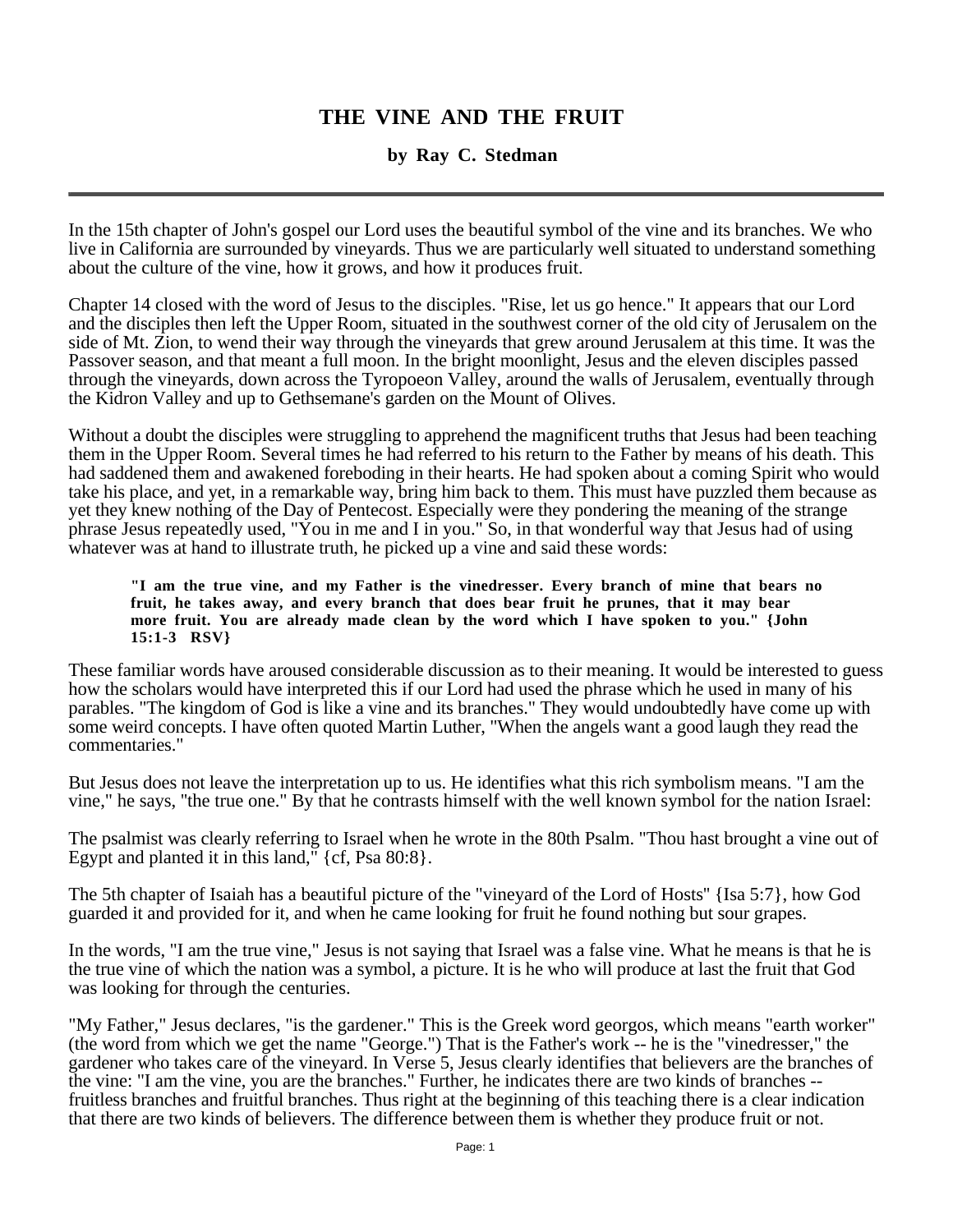The first work of the Father in this great vineyard is: "Every branch of mine that bears no fruit'' (every fruitless believer) "he takes away." That word literally means ''he lifts up" -- he removes it. When Jesus stood at the tomb of Lazarus, about to call him back out of death into life, and a great stone lay over the top of the tomb, his word to the bystanders was. "Take away the stone," {John 11:39 RSV}. There he used the same word that is used here "Take away, lift it up, remove it."

In Northern California, where we are so abundantly provided with vineyards, at a certain time of the year vinekeepers cut of certain "sucker shoots" from the vines. It is because they will never bear fruit. They will grow leaves abundantly, but they will never produce fruit. If allowed to remain, these shoots will actually sap the life of the vine and greatly reduce the quantity of fruit it will bear. The first work of the vinekeeper is to totally remove fruitless branches.

We do not have to guess what this means, although many commentators have struggled with this. It had recently happened to one of the disciples. The Father had removed Judas, the fruitless branch from the disciples' band. This was the work of God. Within the congregation of the faithful there appear from time to time men and women who appear to be believers, but they will never become fruitful branches. They may give every evidence of life, as Judas did, for he manifested the power of Christ to heal the sick, raise the dead and to cast out demons, etc. But they have never borne true fruit and never will. It is the work of the Father to remove them.

In John's first letter, the apostle says of certain people: "They went out from us, but they were not of us, for if they had been of us, they would have continued with us, but they went out that it might be plain that they all are not of us," {1 Jn 2:19 RSV}. This is the work of selecting those who are fruitbearing Christians and removing those who are not. This has happened again and again throughout the history of the church.

The second work of the Father, according to our Lord, is to cleanse the fruitbearing branches, and he uses the divine Word to do so. The word here, "prunes," really should be "cleanses." "Every branch that does bear fruit he prunes, that it may bear more fruit. You are already made clean by the word which I have spoken to you." Since the word for "prunes" and the word for "made clean" are the same word in the original language, this should be translated either, "Every branch that does bear fruit he prunes... You are already pruned by the word which I have spoken to you"; or else it should be, "Every branch that does bear fruit he cleanses... You have already been cleansed by the word which I have spoken to you."

We can understand why the word "prunes" is chosen if we think of it, not as being "cut off" but "cut back." This is also what vinedressers do. They not only go through a vineyard and cut off shoots, but they cut back others so that they will bear more fruit. This happens in the vineyards here in Northern California. You have driven by vineyards just after the harvest and seen, not the luxuriant vines of the summer, but ugly stumps, crowned with a few twigs on top.

Pruning is a drastic process. Jesus is clearly teaching here that this is what the Father will do in our lives to make us bear more fruit. He will drastically cut back our lives in a cleansing process. In a vineyard, pruning also removes dirt, cobwebs, dried leaves, and fungus that has collected. According to our Lord, in the believer, this is done by the "word which I have spoken unto you."

Has the word of God ever corrected you in that painful way? I have recently seen people who have been going through severe struggles during which they have felt cast down and almost destroyed. This is a pruning time in their lives. Only this morning a man from this congregation said that for ten years God has been taking him through a period when he has felt utterly destroyed within. He was profoundly shocked in his spirit. Everything he thought he was capable of doing, failed, until at last he recognized that his own energy and his own natural gifts were not enough. God has thus been "pruning" him.

Most of us have had some experience of this. Sorrow, disappointment, failure, a sense of weakness or some passing experience of life left us shocked and hurt, feeling cast off and rejected. Yet here we are encouraged to remind ourselves that this is the work of a loving Father who does it so that we may "bear more fruit."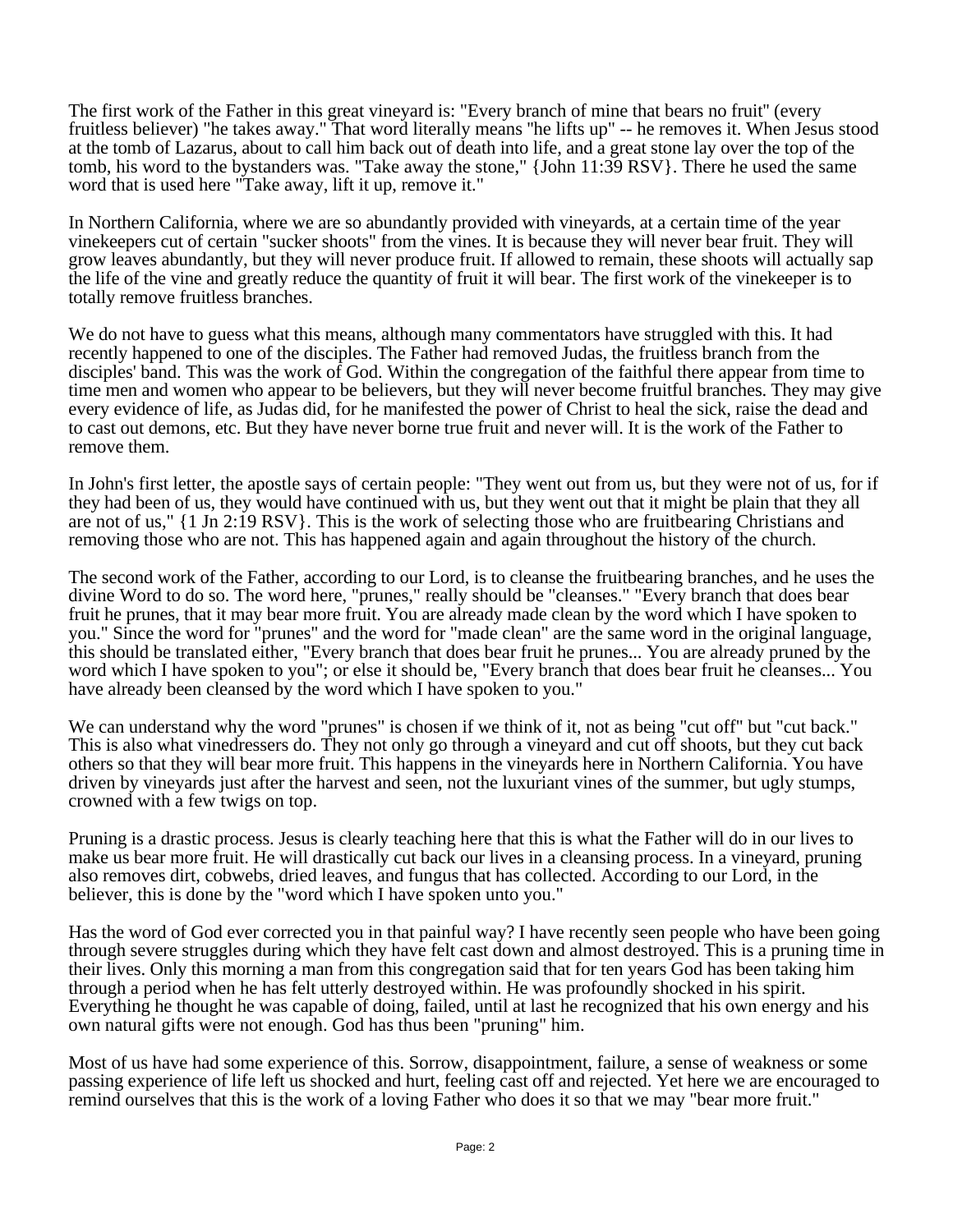Last week I had the privilege of playing a round of golf with Steve Bartkowski, the quarterback of the Atlanta Falcons. I play what I call "apostolic golf," learned from the Apostle Paul: "That which I would do, I do not, and that which I would not do, I do!" {cf, Rom 7:15 KJV}. Steve, a strong, handsome, athletic man, was a playboy before he became a Christian. He gave himself to sell-indulgence, living a rather wild life until God reached him through the testimony of a friend on the team. He told me how the Word of God began to correct him and cut off certain aspects of his behavior. Finding he could no longer do what he had been doing, he had to change and some the that change was painful. I was delighted with his modesty, his gentle spirit and his determination to be a useful instrument to the Lord. God is using him in great abundance these days, despite the fact that he is struggling in his career right now because of injuries he has suffered. He sees those, too, as part of the pruning of the Father, preparing him to be a much more useful and fruitful Christian.

At this point we must face the key question of this account. "What exactly is this fruit that God is expecting from us?" The reason our Lord does not identify it directly is because it was already clearly identified in the Old Testament. There, in the passages on the "vine," especially in Isaiah 5, the prophet says that God came to the nation Israel, the vineyard of the Lord of Hosts, "looking for fruit," i.e., for "justice and righteousness." But what he found was oppression and misery -- mistreatment of others without, and hurt and misery within. He calls these "sour grapes" -- not the luscious, full-flavored fruit that he had every right to expect, but twisted, distorted, sour fruit.

When we link that with what we have in the New Testament, it is clear that the fruit which Jesus is referring to here is Christlikeness -- his character reproduced in us. There is no question about this, if we compare Scripture with Scripture. In Galatians 5:22 the Apostle Paul says, "The fruit of the Spirit" (that which the Spirit produces) "is love, joy, peace, long-suffering, gentleness, goodness, faithfulness, meekness, self-control," {Gal 5:22-23a RSV}}. Nine qualities gathered as one cluster, just as a grapevine produces. It consists, really, of the spiraling application of the first three, love, joy, and peace. As those reach out to involve the relationships of life they appear as patience, loving kindness, gentleness, goodness, faithfulness, and self-control. So love and joy and peace are the fruit he expects in us.

These are, of course, what Jesus was promising in the Upper Room. We have already heard him say in Chapter 14, "Peace I leave with you;" {John  $14:27a RSV$ }. Now he is saying, "that my joy may be in you." He speaks also of his love, mentioned again and again. Love, joy, and peace are the "fruit" of the Spirit -- Christlikeness, in one word. His image reproduced in us. In Second Corinthians, Paul puts it this way, "We all with unveiled face, beholding the glory of the Lord, are being changed into his likeness from one degree of glory to another," {2 Cor 3:18a RSV}. It is a process. It does not happen by magic, all at once. We are being changed from one degree of glory to another, "for this comes from the Lord who is the Spirit." That is the "fruit" that God is looking for.

This is what the Father is now laboring to produce in your life and in mine. If you truly belong to Jesus, he will begin to produce the fruit of the Spirit in your life. God has wondrous ways of bringing it about. He is not looking for our happiness, but our wholeness (what we used to call "holiness"), not busyness but beauty - beauty of life, beauty of character -- not sadness but serenity. That is what he labors to produce.

Our Lord goes on to tell us the part that we play in this.

**"Abide in me, and I in you. As the branch cannot bear fruit by itself, unless it abides in the vine, neither can you, unless you abide in me. I am the vine, you are the branches. He who abides in me, and I in him, he it is that bears much fruit, for apart from me you can do nothing." {John 15:4-5 RSV}**

It is clearly a twofold process that our Lord asks:

"Abide in me" that is the active voice. That is something we are expected to do. We imitate that. "Remain in me." "Abide in me." "Follow me."

"And I in you." The implication is, "Let me abide in you." That is passive. It is not something we can initiate but something we can expect to happen and trust God for. It takes both to be a fruitful, Christlike Christian.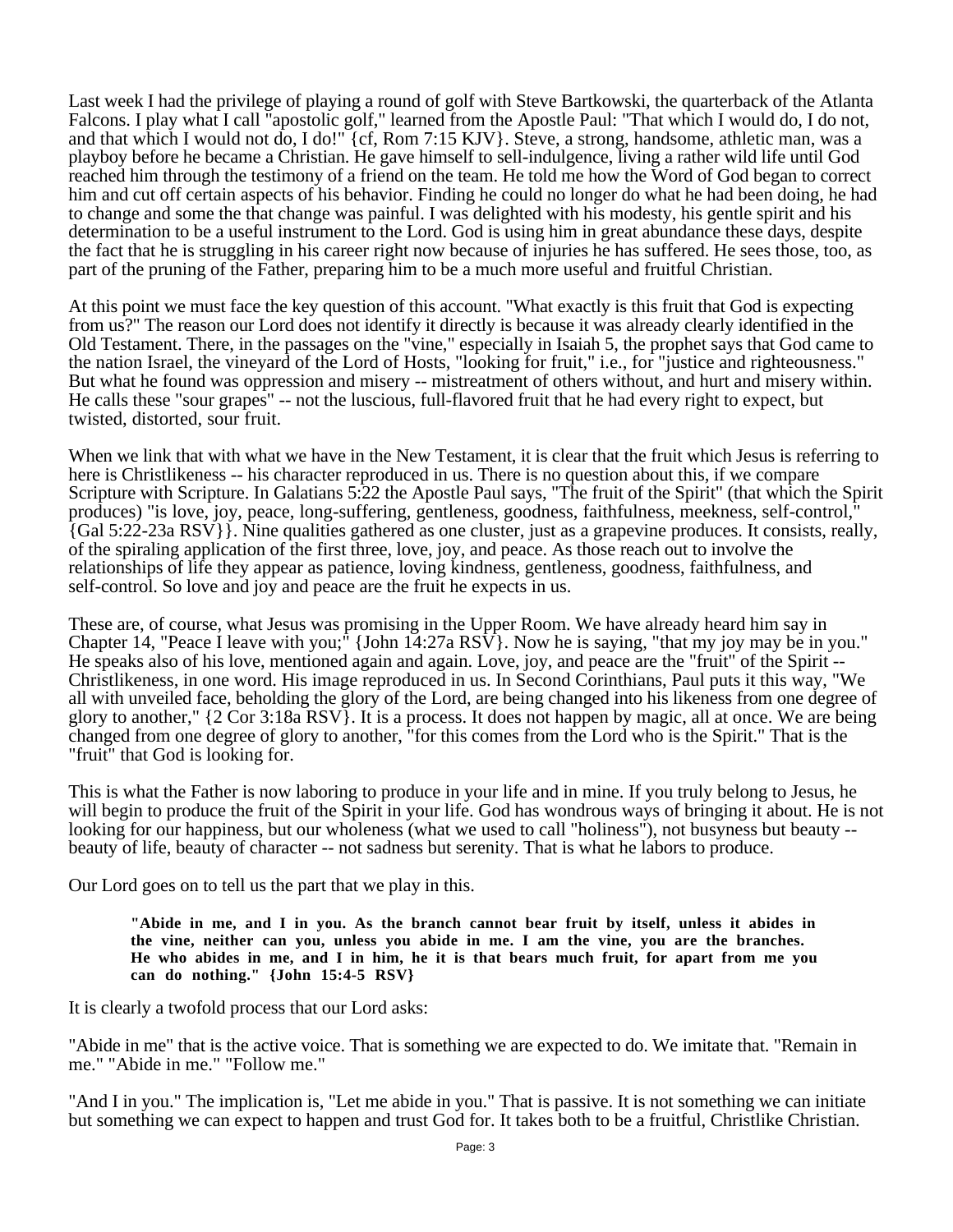One alone is not enough. This is where many Christians make a mistake. They work at one or the other but not at both.

When I was 22, I got my first car -- a beautiful Model A Ford with a rumble seat in the back. As I recall I paid \$15 for it from my brother, who had earlier bought it for \$35. (If I still had it today it would be worth thousands of dollars.) Since it was a used car it had used car problems. Occasionally it would refuse to start. The first time I had this difficulty, I called my older brother, who was much more mechanically minded than I, and asked him to help me. He handed me a screwdriver and showed me where to put it on the spark plug, and said, "Hold that." I stood there, innocently holding the screwdriver. Suddenly I felt a terrible jolt run up my arm that almost took the top of my head off. His only comment was, "Well, the spark's OK!" Then he began to work on the carburetor. After a little adjustment here and there, he finally got the car going. But I had forcefully driven home to me a fact I have never forgotten since: It takes both gas and spark to run a car. One alone will never do it.

And when our Lord says, "Abide in me and I in you," it takes both to be a fruitful Christian. Many Christians concentrate on one or the other, but not both. But notice here that one without the other always results in the same thing -- fruitlessness. It may make you active as a Christian, and even apparently successful, but you are not rendered Christlike unless both are there.

In Verse 4, Jesus takes up the first requirement, "Abide in me and I in you. As the branch cannot bear fruit by itself, unless it abides in the vine, neither can you, unless you abide in me." The word "abide" is the simple word, "remain." "Stay with me," he is saying. "Keep close to me." In other places, it is the word, "Follow me," "do what I say," "obey my commands," "search the Scriptures," "allow the Spirit to transform you by the renewing of your mind." Renewal comes by the Word of God. Love one another, forgive one another, reach out to one another, minister to one another. Those are his commands. There must also be prayer: "Pray the Father," he says in this very discourse, "and he will give you ..." {John 14:16 RSV}. These are the disciplines of the Christian life. We must learn early that there is no chance of being a Christlike Christian unless we discipline our life, initiating habits of searching the Scriptures, praying with others, loving each other, forgiving one another, worshipping together, etc. There is no possibility of growth and bearing fruit without that. "Unless you abide in the vine you cannot bear fruit."

But notice also, in Verse 5, the other side: "He who abides in me and I in him, he it is that bears much fruit, for apart from me you can do nothing." That does not mean you are unable to function. You can do many things without a dependence on Christ. You can raise a family without him. You can run a business without him. You can be very active, even as a Christian. You can fill your days with tremendous activity and busyness, but without dependence on him you will not become Christlike. You have achieved "nothing" in God's sight.

Here is the wonderful balance of the Christian life. Without dependence, discipline is barren.

As a young Christian I gave myself, in conjunction with the work of the Navigators, to memorizing Scripture, studying the Bible, and getting up early in the morning to pray and discipline myself. Those are wonderful things -- without them there will be no growth in the Christian life -- but for awhile that was all there was in life. Though I thought I was achieving great richness in the Christian experience, I found myself barren, cold and empty! Discipline is necessary, but so is dependence. You need to expect God to work. There must be a sense of his presence with you, a consciousness that he is willing to work through you, and the patience to let him work in his own way.

Some Christians emphasize dependence. They don't bother themselves with discipline. They never read the Bible. They expect God to speak to them, and go into what I have sometimes described as "automatic pilot." They float around expecting God to do all the directing, open all the doors, and they seldom bother to deny themselves. That kind of dependence without discipline results in frothiness, in empty spirituality, a fraudulent piety that sounds good, but is very distasteful when you get close to it.

What we need to learn is that it takes not only gas -- our responsibility to keep the tank filled -- but spark from God himself, the spark of the Spirit. When both are present, life becomes fruitful. We begin to reflect the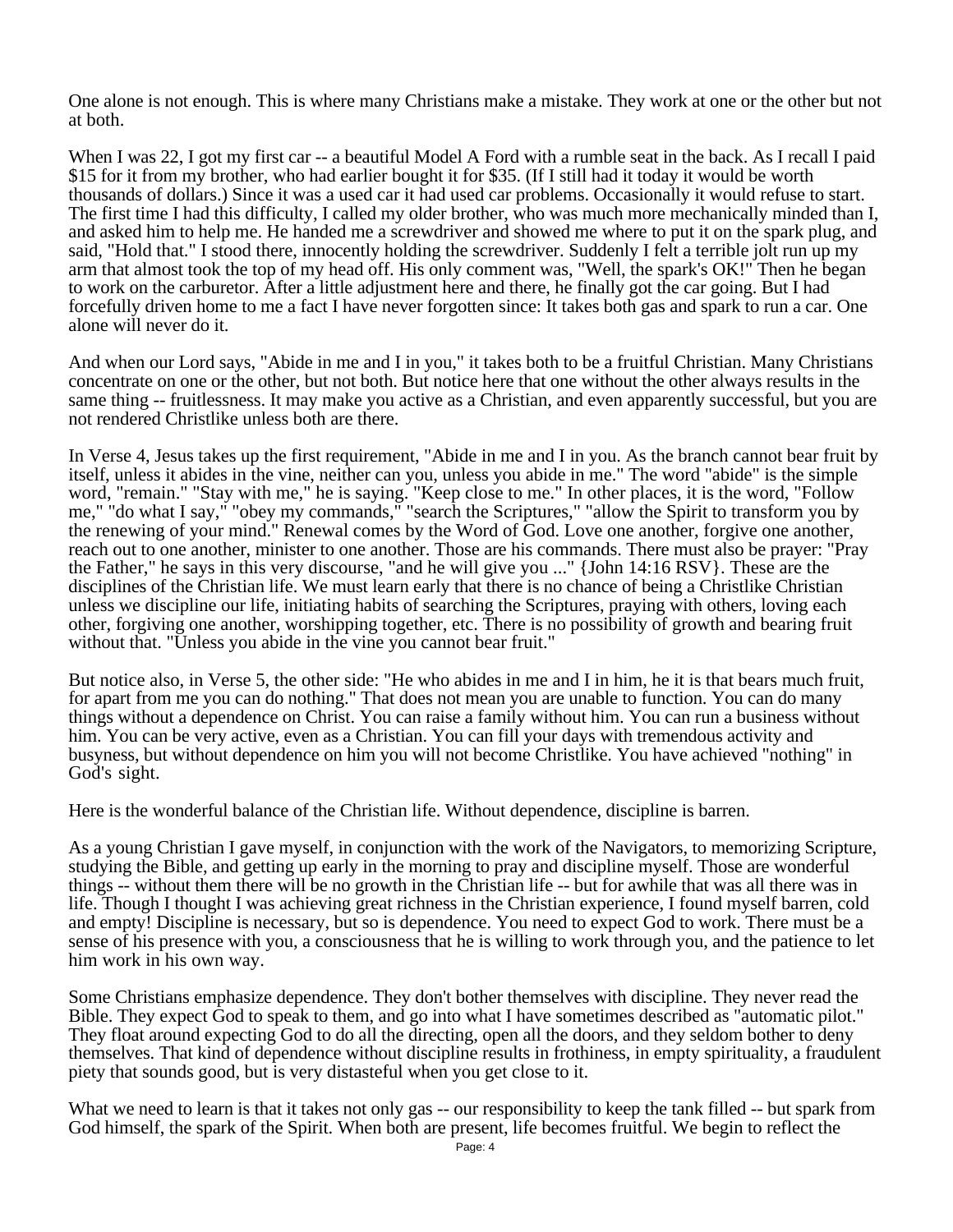character of Jesus himself.

Our Lord gathers this all up in this closing paragraph.

## **"If a man does not abide in me, he is cast forth as a branch and withers; and the branches are gathered, thrown into the fire and burned." {John 15:6 RSV}**

That again is the first work of the Father -- removing the fruitless branches. Those like Judas who gather with the people of God for awhile appear to be believers -- they show a certain degree of life. Leaves are present - but there is no fruit. Ultimately these people disappear from our midst. They do not stay with it. As the Lord makes clear, it is a process: There is first the "withering" of the life they apparently had for awhile. Then the branches are "gathered," then "thrown into the fire," and ultimately "burned." Here we must refer to those verses where Jesus speaks of the end of the age, when the angels will come and gather out of the Kingdom of God all that offend, and throw them into eternal fire, and they are burned, {cf, Matt 25:41-46}.

But, in Verses 7-11, are four marvelous evidences of fruit. First,

**"If you abide in me, and my words abide in you, ask whatever you will, and it shall be done for you." {John 15:7 RSV}**

The first evidence of a fruitful life is the impact of answered prayer. You become effective. The work you are seeking to do accomplishes something. You ask whatever you will need for that work, and it is granted. Notice our Lord links this closely to "his words," not the word "logos," which means the whole of the Bible, but the word "rhema," which means the specific promises of the Bible.

We must never forget that prayer and promise are linked together. Prayer is not a way of getting God to do what you want him to do, rather it is asking him to do what he has promised to do. We pray according to the promises. So if you want to make your prayers effective begin to read and study the promises of God. When you do, you will pray according to the mind and will of God. And, as Jesus says, whatever you ask will be done. It may take a long time sometimes, but it will be done. That is his promise.

Then Verse 8:

## **"By this my Father is glorified, that you bear much fruit, and so prove to be my disciples." {John 15:8 RSV}**

Here is a life of glorifying witness. I am sure there are a hundred or more people here who could testily that they became Christians because they saw a dramatic change in the life of someone else. That is the impact of a fruitful life. It is evident in the life of a prominent Christian such as Chuck Colson, that hardhearted, ruthless "hatchet man" of the Nixon administration who once said he would run over his own grandmother to accomplish his goals. The work of Christ changed him. His ministry of working in the prisons of this country is an eloquent testimony that God has changed him.

Then Verses 9-10:

#### **"As the Father has loved me, so have I loved you; abide in my love. If you keep my commandments, you will abide in my love, just as I have kept my Father's commandments and abide in his love." {John 15:9-10 RSV}**

Once again Jesus touches upon the gift of his love. Jude, the half-brother of Jesus, says: "Keep yourselves in the love of God," {Jude 1:21}. There is hardly a more important admonition in the Bible. That is the answer to the great problem of today -- the sense of meaninglessness and worthlessness that many people have. Do you know why people feel insecure and worthless, and try to cover it up by boasting and projecting an image of success? It is because, deep inside, they feel worthless and rejected. The way to feel worthwhile is to realize that God loves you. You belong to him. Jesus loves you. The Father loves you. You are dear and precious to him. His whole work with you is to help you discover all that he has made you to be. Thus he gives you back your humanity.